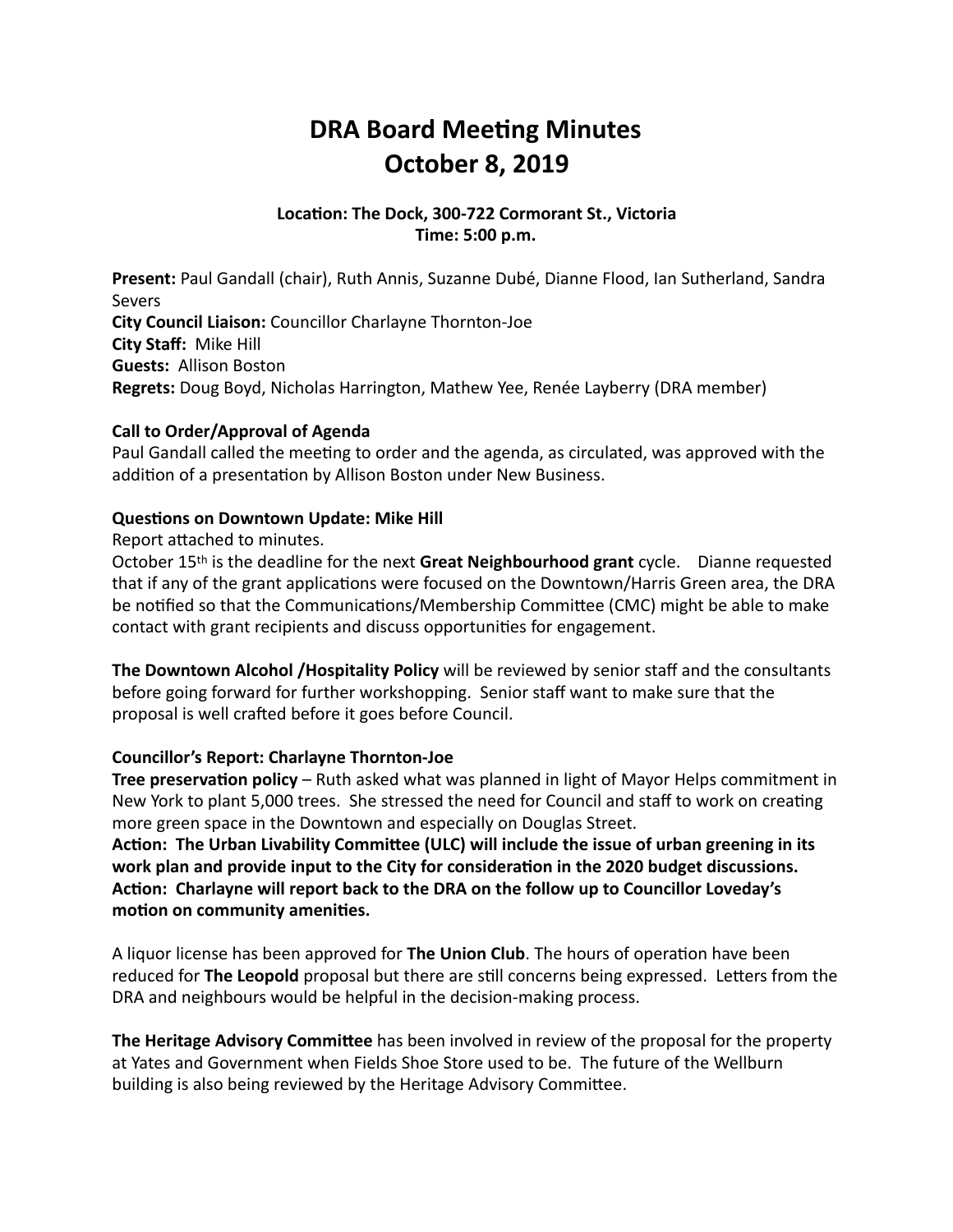On October 17<sup>th</sup> the Committee of the Whole will be discussing the **equity lens** being used for projects like the redevelopment of Crystal Pool.

A meeting has been called by Island Health and BC Housing for October  $22^{nd}$  to discuss issues related to Pandora and Johnson Streets. Charlayne and Sandra will attend.

**Graffiti-** DRA members are encouraged to use the "Connect Victoria" app to report incidents of graffiti.

### **Business Arising from the MInutes**

**Fortune-telling Booth-** A working group has been struck and will be meeting October 9<sup>th</sup> with membership from Fan Tan Alley merchants, Chinatown non-profits and others interested in the project. The group will consider putting in an application for the Great Neighbourhood Grant to move the project forward.

**The Village Restaurant**- The event is being positioned as a volunteer appreciation event for board and committee volunteers.

Action: Charlayne will work with Suzanne to book a time.

**Vancouver Street Bike Lane concern** -Paul has communicated with the letter-writer.

**Mailbox** -Doug was not present at the Board meeting. Action: The discussion is deferred to November.

**Urban Ecology/Urban Agriculture Committee (UEC)** – Nicholas was not present at the Board meeting.

Action: The discussion is deferred to November.

**Communications/Membership Committee (CMC)** -Doug was not present at the Board meeting. Action: The discussion is deferred to November.

**Governance Committee (GC)** 

Action: Ruth and Dianne will meet to review the Communications Policy for presentation to **the November Board meeting.** 

#### **New Business**

**Presentation-** Allison Boston presented her idea for a Great Neighbourhood grant which involved used Augusto Boal's "Theatre of the Oppressed" methodology to engage renters, landlords and strata councils in a discussion about the challenges faced by renters in Victoria. The board provided feedback to Allison.

Action: The Board will provide space in the newsletter and exposure through the DRA's social media's feed to advertise the proposed workshops if Allison is successful in her grant **proposal.** 

Action: Paul will circulate the proposal by email for Board members to provide additional **feedback to Allison.**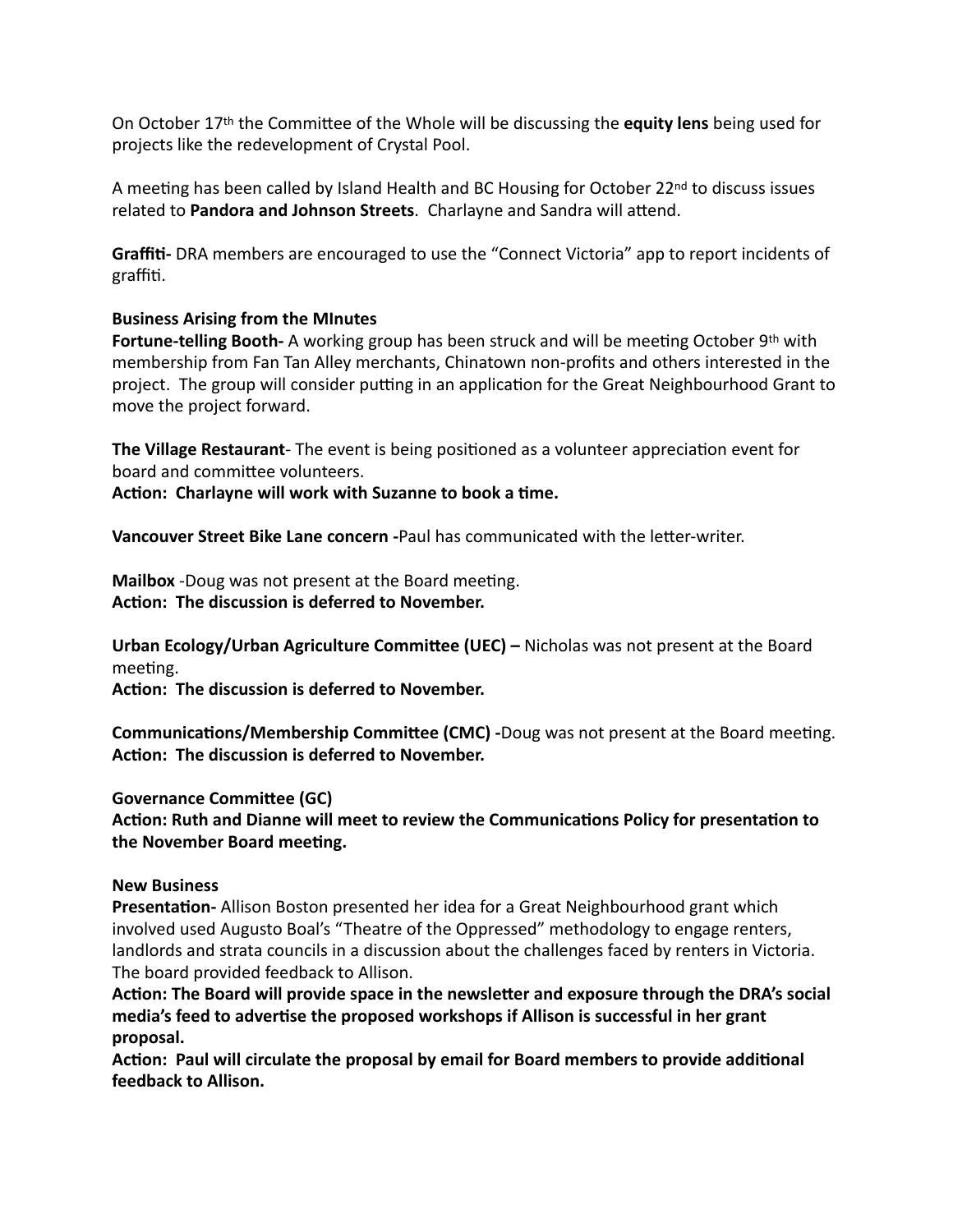# **Motion: To appoint Sandra Severs as Chair of the Urban Livability Committee (ULC)**

**Moved:** Paul Gandall **Seconded:** Dianne Flood **CARRIED** 

Charlayne agreed to join the Urban Livability Committee.

# **Questions on Standing Committee Reports**

# 1) Land Use Planning (LUC)

Report and letters are attached to the minutes.

Three applications are coming forward  $-$  Northern Junk, Duck and the Firehall. There is concern in the Land Use Planning Committee that the agreed upon requirements of the OCP are not being respected and that there will be a "canyonizing" impact on neighbourhoods like Harris Green as massive towers are built without sufficient attention to the effects on the quality of life in the neighbourhood.

Action: Ian will create a summary document comparing OCP requirements in Vancouver and Victoria for circulation to the Board. A copy will be sent to Charlayne. Action: Ian will send a copy of Vancouver's OCP to Charlayne and Paul.

**2)** Urban Livability Committee (ULC)

Report attached to the minutes.

Sandra outlined a grant proposal being prepared for the Great Neighbourhood Grant cycle. The grant would focus on decreasing fear and building capacity for residents and business owners to engage respectfully with folk who are street entrenched. Action: Sandra will circulate the grant proposal for board approval.

- **3)** Urban Ecology/Urban Agriculture Committee (UEC) No report was presented.
- 4) Communications/Membership Committee (CMC)

Action: Doug will update the address of the Board meetings on the website. Action: Mike and Paul will check with The Dock to see if members of the DRA can have swipe cards for access to The Dock.

Action: Sandra will create a list of Board member cell phone numbers.

Action: Sandra will add a discussion about meeting space to the next Board agenda.

In a discussion about the planning of the AGM, the Board discussed possible speakers for the event. Ruth suggested that the AGM be used as an opportunity to discuss the greening of downtown core. The city needs someone to "cast the dream." The AGM is tentatively scheduled for the end of February.

Action: Board members will think about possible names for speakers and contact Dianne if they have ideas.

**Truth and Reconciliation Committee** -The afternoon of November 17<sup>th</sup> has been confirmed for the showing of two films at the Vic Theatre.

Action: Board members are asked to advertise the event and offer their volunteer time to Dianne in support.

# **5)Community Development Committee (CDC)**

Report attached to the minutes.

Suzanne has met with Volunteer Victoria and has contracted with them to design an event for volunteer training.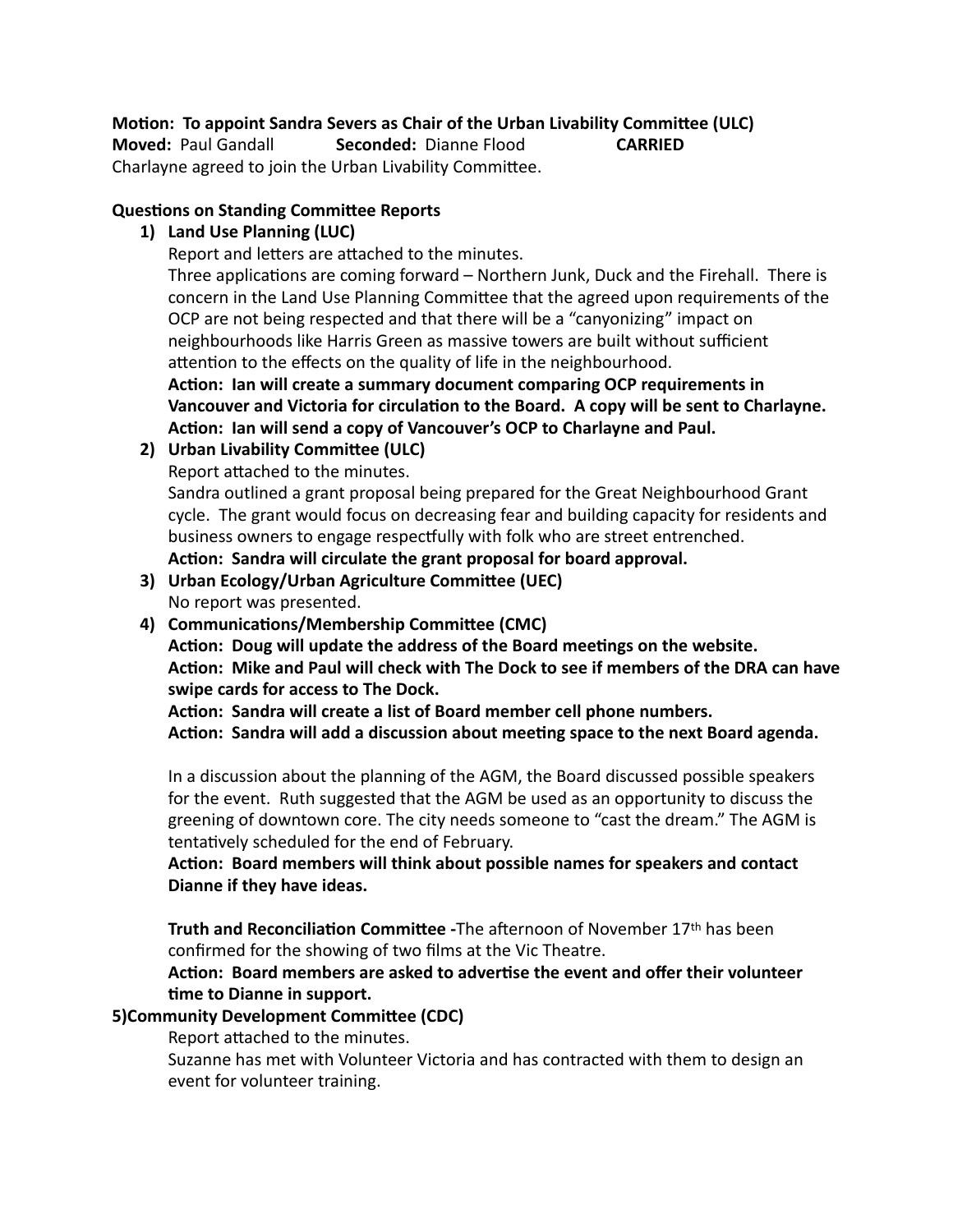Money which was going to be spend on banners is now going to be used to update the website and create a landing page to support the Community Development Committee. Suzanne will be phoning people on the membership list to assess willingness for engagement with the work of the DRA.

#### **External Meeting Reports**

- 1) Victoria Community Association Network (VCAN) Ian/Paul/Suzanne A successor for Paul in the role of vice-president has been named.
- 2) 900 Block Pandora GNA/Downtown Service Providers (DSP) Sandra had a tour of The Harbour, Victoria's Safe Consumption Site on Pandora Street.

#### **3)** Late Night Advisory Committee (LNAC)

The Women's Walking Tour occurred at the end of the September. Among the key learnings was that women pay attention to spaces that are poorly lit and/or have a low density of people on them. Washroom locations and sight lines are also sources of concern. The Board discussed whether or not it would be helpful for the city to create a space audit for bars and restaurants in the "hospitality district" as a way of indicating an ongoing concern for the safety of those who identify as women. It was noted that parking lots are also a source of concern. Ruth pointed out that security fears are also present in older people of all genders.

**Meeting adjourned at 7:45 p.m.** 

**Next Board meeting – November 12, 2019** 

**Email approval of the minutes of the Board meeting sent on September 16, 2019.** 

Motion: To accept the minutes of the September 10, 2019 meeting as circulated by email. **Moved:** Doug Boyd **Seconded:** Sandra Severs **CARRIED**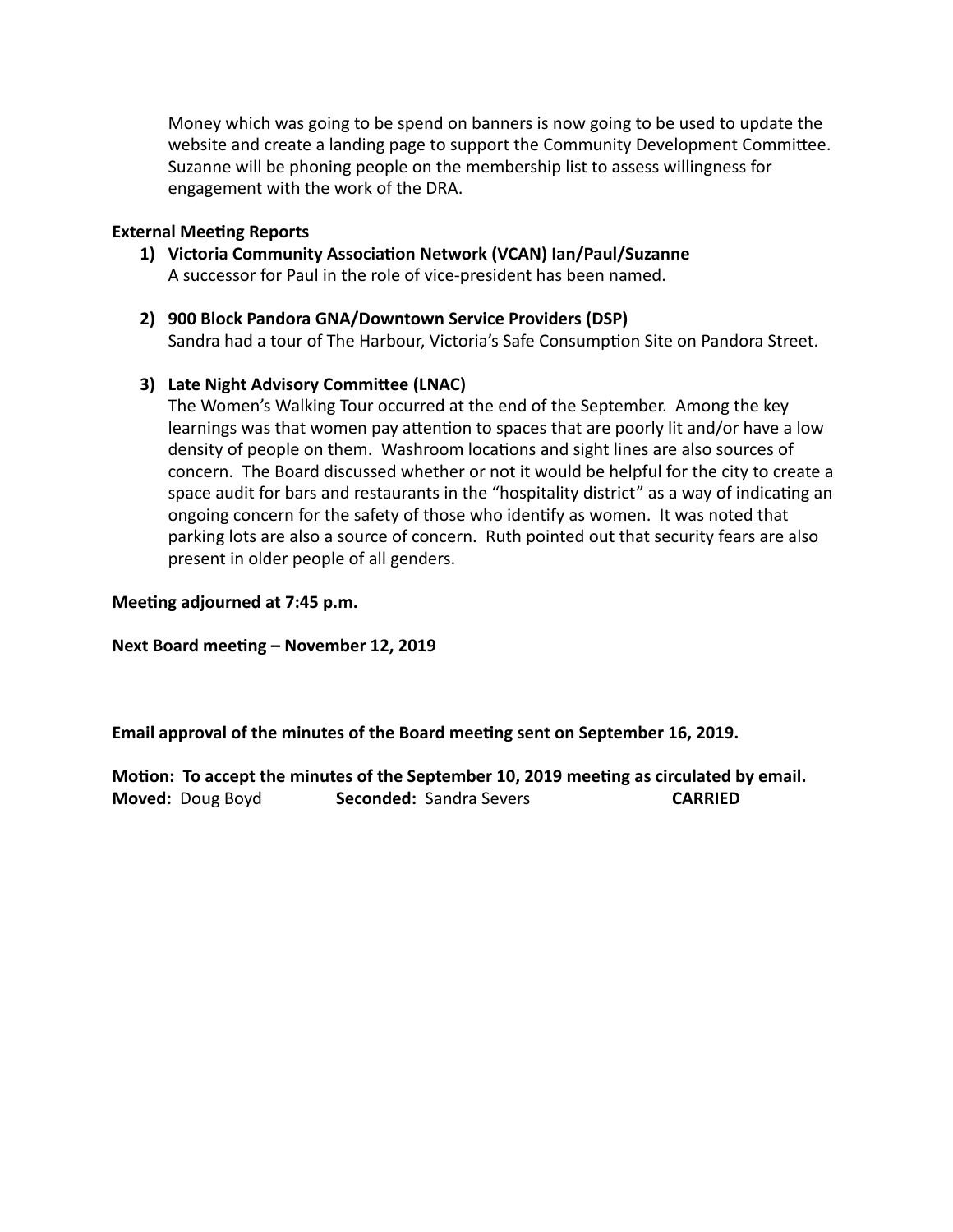

October 2019 Update

**Downtown** 



# **In Your Neighbourhood**

# **Great Neighbourhood Grants – Last Call!**

The autumn application intake for neighbourhood grants will close on **October 15, 2019**. There is still time to prepare an application for a project – even if it's a smaller project that can be easily accomplished (e.g. poetry reading on a street corner!) Find more information on line or contact Neighbourhood staff at neighbourhoods@victoria.ca to discuss.

# **Artwork Relocation**

On October the "Commerce Canoe" art piece in Bastion Square will be removed in preparation for installation at its new location on the large median on the east approach to the Johnson Street bridge. Initial preparation will begin on October 7 and there will be some minor impacts to accessibility within the square. The Commerce Canoe was created by Illarion Gallant in 2008 with funding from proceeds of the Bastion Square Public Market. The Bastion Square Revitalization Association will be funding the carving and installation of a totem pole over the summer of 2020 as a centerpiece for the square. For more info, contact the City's Business Ambassador at 250-361-0629

# **Local Area Planning – Lessons Learned**

On October 3, Council received a staff report discussing lessons learned through recent local area plan experiences. These include observations relating to the plans' relationships with City-wide objectives, public engagement, process and timelines.

# **Tree Preservation Bylaw Update**

Council recently reviewed a staff report and approved amendments to the Tree Preservation Bylaw. Amendments include providing an opportunity for public comment as part of the review process, as well as other minor refinements to the bylaw.

# **Horse Drawn Carriages**

On September 12, Council received a presentation from the SPCA regrading horse drawn carriages. That Council receive the presentation from the SPCA for information. At their following Council meeting, Council requested that the BC SPCA provide them with advice on the following possible amendments to regulations respecting horse-drawn carriage operations:

Specifying that use of the municipal rights of way and parking stands for commercial horse-drawn carriage operations be limited to:

- 1. Vehicles pulled by one horse;
- 2. A geographic area bounded by Humboldt Street to the north, Cook Street to the east, Dallas Road to the south, and Victoria Harbour to the west.

CITY OF VICTORIA | Downtown Harris Green Neighbourhood Councillor: Charlayne Thornton Joe cthornton-joe@victoria.ca Neighbourhood Staff Contact: Michael Hill mhill@victoria.ca

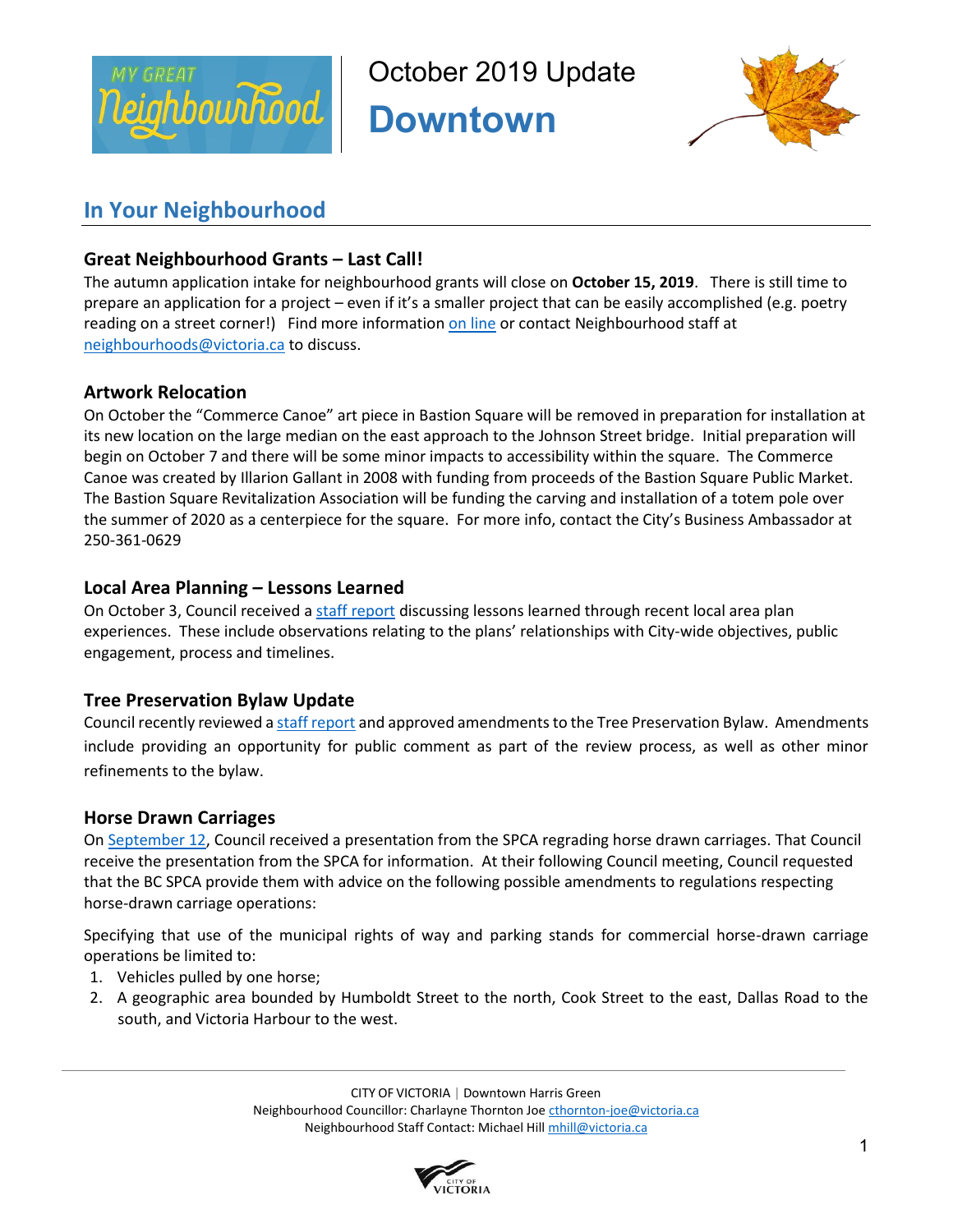

October 2019 Update

**Downtown** 



3. Working conditions limited to an air temperature not exceeding 28 degrees Celsius measured in the City of Victoria and good air quality consistent with Vancouver Island Health Authority advisories.

# **Community Votes for Five Projects**

Nearly \$55,000 is being awarded to five community-led youth projects in the City of Victoria's 2019 Participatory Budgeting program. A total of 16 projects focused on this year's theme – youth - went out for public voting and nearly 5,000 residents cast their ballots.

The recipients were:

- **What We Need: Prevention of Youth Homelessness** \$27,520 This program will equip at-risk youth with resources to find housing, employment and stability through fostering independence, belonging and empowerment
- **Pollinator Partnership Canada** \$18,000 This program will empower youth to take the lead in pollinator conservation in Victoria
- **Unquiet Minds II** \$6,450

This community-based event will celebrate and highlight youth in their efforts to cultivate creativity towards an ongoing and theatrical discussion of mental health

- **Nobody's Perfect Parenting Program for Young Parents** \$2,400 This parenting program will provide resources to parents who are young, single, socially or geographically isolated, or who have low income or limited formal education
- **Quadra Village Has Talent** \$500

This program will provide an opportunity for youth to explore their passions and interests and to create a space where youth can showcase their skills and talents to the rest of their community

Read more about the winning projects and the 2019 Participatory Budgeting.

## **Chat with Kathryn Calder**

Youth are invited to meet Kathryn Calder, hear her perform and directly share their ideas for supporting the development of young artists and musicians in Victoria. Kathryn is a Victoria-based songwriter/recording artist (and member of the New Pornographers), who was recently announced as the City's Artist in Residence. The event is on Wednesday October 16, 2019 from 4 – 5:30 p.m. at the Victoria High School Music Room, 1250 Grant Street.

## **952 Johnson at Vancouver**

On September 19, Council held a public hearing and authorized a Development Permit for a mixed-use building with commercial at grade and residential units above, with an increase in density. The existing chapel was retained for future commercial use. Council did not approve a request to increase the building height to 49.8m

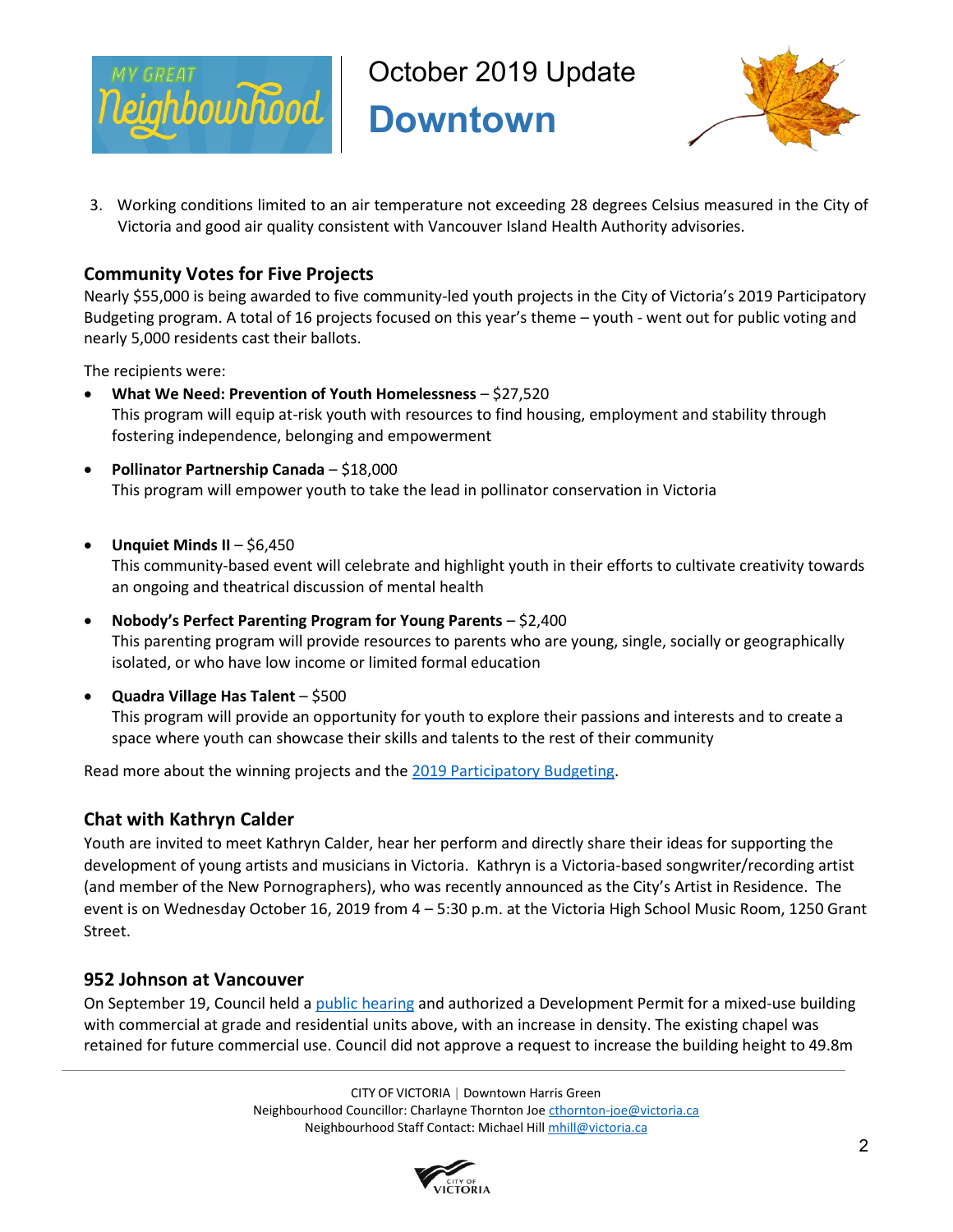

October 2019 Update

**Downtown** 



# **910 Government Street at Broughton**

On September 19, Council declined a rezoning application No. 00662 for the property located at 910 Government Street and 525 Broughton Street, consistent with staff recommendations. The proposed development was considered to propose density, height and floor space areas in excess of maximums stipulated in the Official Community Plan.

# **Indigenous Poetry Night**

City of Victoria Poet Laureate John Barton invites you to attend Local Indigenous Perspectives, a celebration of Indigenous writers reading on the homelands of the Songhees and Esquimalt People. This will include readings by Danielle Geller, Kim Senklip Harvey, Philip Kevin Paul, and Troy Sebastian. The free event will be held on Thursday, October 10, 2019 from 7 p.m. – 8:30 p.m. at the Greater Victoria Public Library's Central Branch, 735 Broughton Street. For more information, visit victoria.ca/poetlaureate.

# **Victoria Reconciliation Dialogues**

Join us for the Victoria Reconciliation Dialogues, a six-part series of conversations to enable the community to explore together what Reconciliation could look like on Lekwungen Territory. Dialogue #1 - Lekwungen Knowledge and the Land can now be viewed online. Dialogue #2 - The UN Declaration on the Rights of Indigenous People (UNDRIP) and the City will take place on November 18. Learn more and register to attend some or all of these free events at victoria.ca/ReconciliationDialogues.

# **Official Community Plan Review**

On September 19, Council received a staff report outlining progress towards OCP goals achieved in 2018. Council directed staff to communicate the findings to the public, update the housing demand forecast vis a vis OCP capacity assessment, and report back with recommendations for use of the Downtown Heritage Seismic Upgrade Reserve Fund.

# **Council Meetings**

Committee of the Whole meets on October 3, 10, 17 and 24 at 9am. Council meets on October 3, 10 and 24 beginning at 6:30pm. Residents can watch recordings of the meetings here.

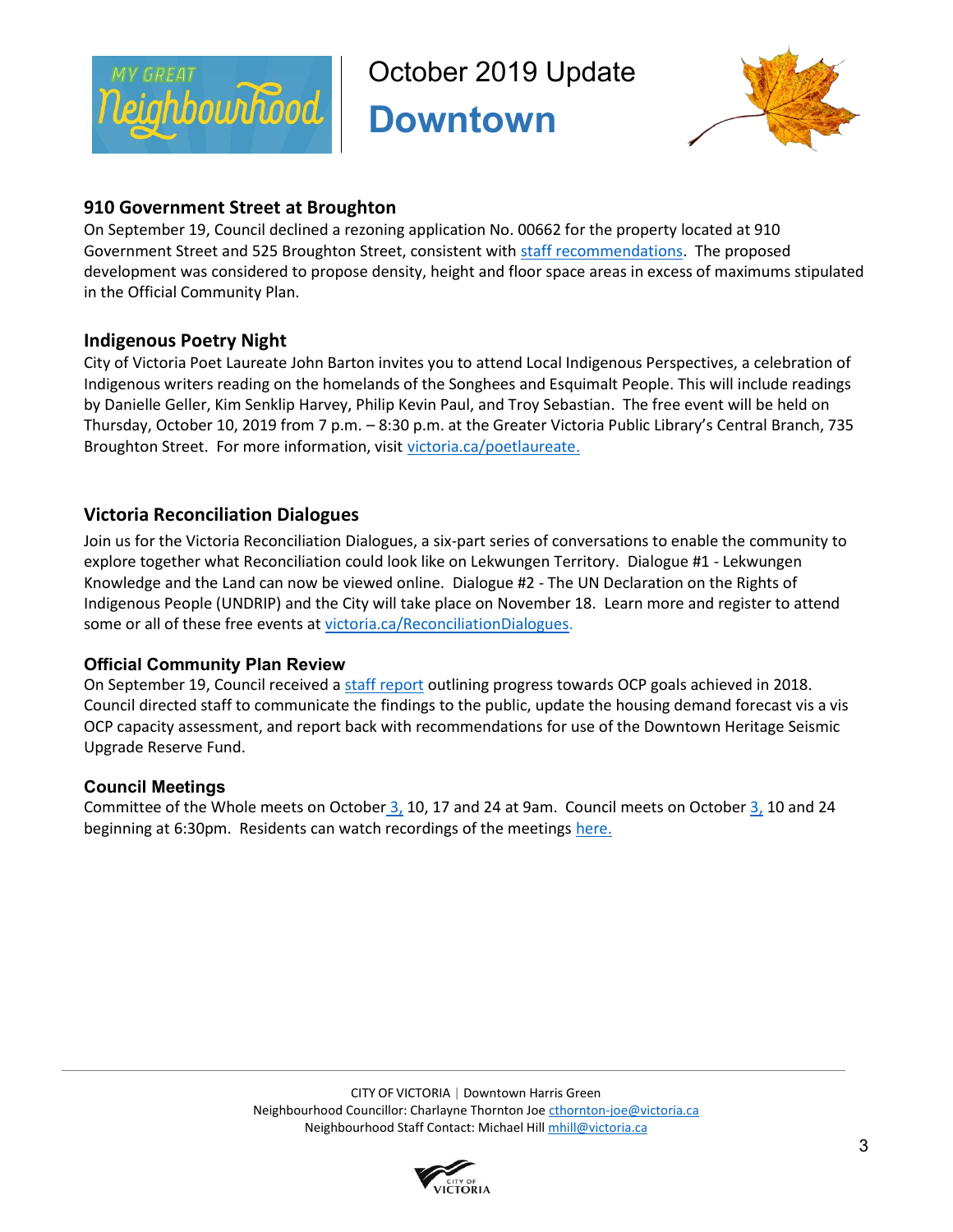#### **2019 OCTOBER DRA Board Meeting Land Use Committee**

#### **LUC: Current**

- 1. CALUC for 1124 Vancouver St was held 28 Aug. See attached public meeting notice. Letter to be sent.
- 2. Starlight Investments entire 900-block Yates (Market On Yates & Harris Green Village) between Quadra to Vancouver and Yates to View, as well as the eastern half of the 1000-block Yates (mid-block to Cook). Pre-CALUC meeting held 1 Oct to review early concepts and massing. Members were pleased that Starlight committed to maintain the 5.5:1 density proscribed by the OCP.
- 3. DRA LUC Meeting with planning staff to discuss aspects of DCAP that might be considered for revision or refinement.
- 4. Blanshard Block We have been approached by a representative with a meeting request to introduce the site and development of the conceptual plans for the project. The site is the western block of Blanshard Street between Fort Street and View Street. The team comprises the owner/applicant, David Fullbrook and D'Ambrosio architecture + urbanism.

#### **LUC: Ongoing**

- 1. CALUC: 1010 Fort St Abstract Developments The CALUC was held. Letter was sent. See attached.
- 2. CALUC: Northern Junk Reliance Properties Letter was sent. See attached.
- 3. LUC Meeting: 1150 Cook St (Pluto's) Dan Robbins & Fraser McColl DP only so no CALUC meeting required. Dominant response was that it's an attractive project but it's over the 10-storey height limit that defines the density for the R-48 zone and the proposed density is significantly above the OCP Maximums. Letter to be sent.
- 4. Development Permit with Variance Herald St Brew Works Applicant seeking a permit to construct a rooftop patio with an occupancy of 99 additional liquor primary seats; bringing total occupancy to 275 from the previously approved 178. Letter to be sent.
- 5. CALUC: Duck Block UVic Properties/Chard Concept changed from residential to hotel project. Project still includes an OCP amendment for a very significant increase in density. Letter was sent. See attached.
- 6. Pacific Mazda site/Firehall Jawl Residential Rumored to be going to Public Hearing in Oct.
- 7. Centennial Square Refurbishment No response from Bridget Frewer since 12 Nov.
- 8. 983 Pandora/Seventh Adventist Church: Townline Rental Tower Rezoning
- 9. Ship Point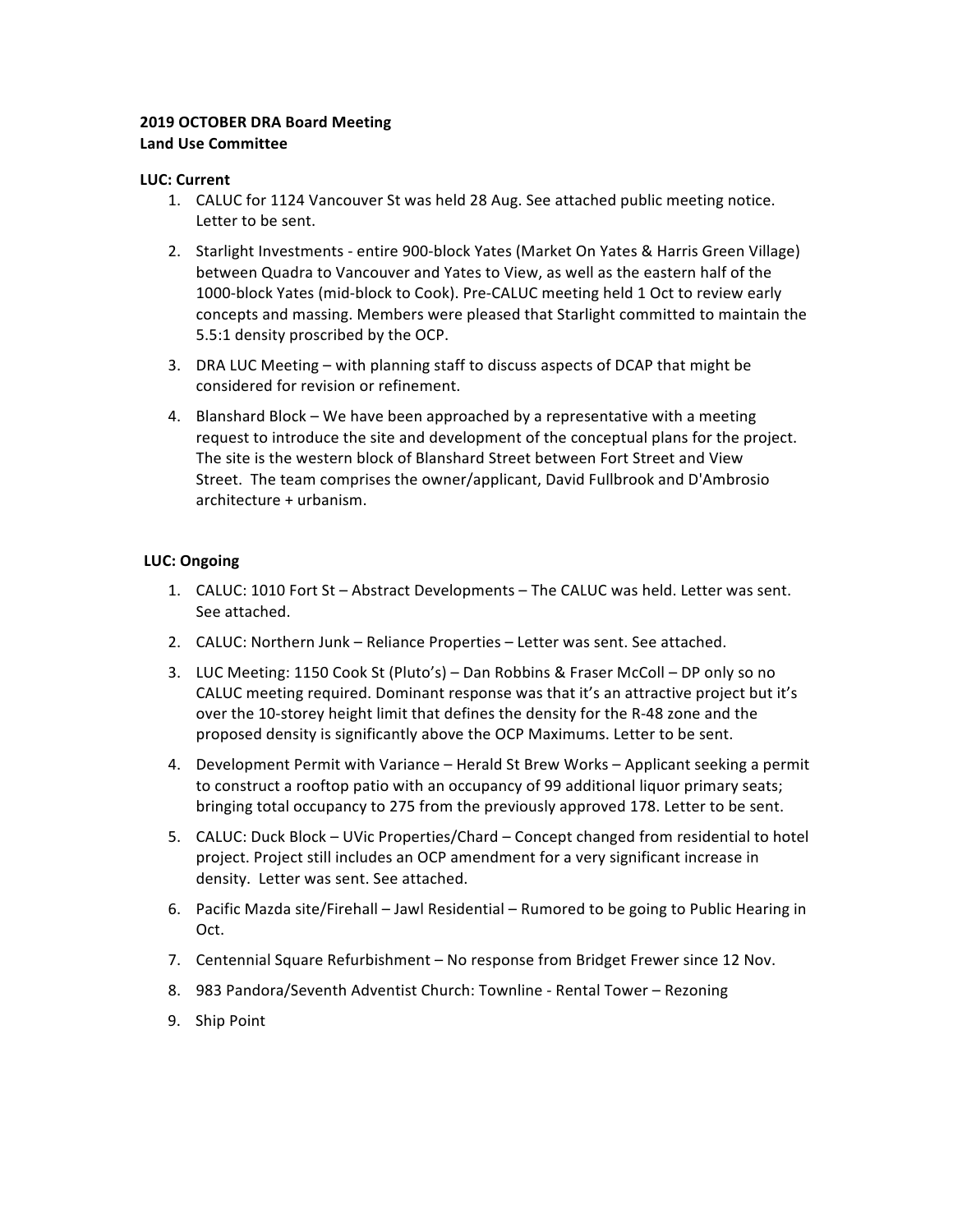ULC Meeting Minutes October 1st 2019 @ 7:00pm

Issues: 

- Active:
	- 1) Addiction/Mental Health/Homelessness
		- a. Interactions Workshop
			- i. Contact city staff liaison
			- ii. Contact possible partners
			- iii. Contact possible presenters
			- iv. Funding
			- v. Event planning
		- b. Identification of key decisions makers and stakeholders
	- 2) Noise Issues
		- a. Internal education
		- b. Letter to the city
		- c. Preparation for city by law process 2020
	- 3) Urban Green Space
		- a. No action planned at this time
	- 4) Transit Issues
		- a. Respond to Go Victoria presentation

Inactive:

- 5) Culture and Arts Promotion
- 6) Urban Cleanliness
- 7) Late Night Economy

Committee Structure:

- 1) Change of Chair
- 2) Recruitment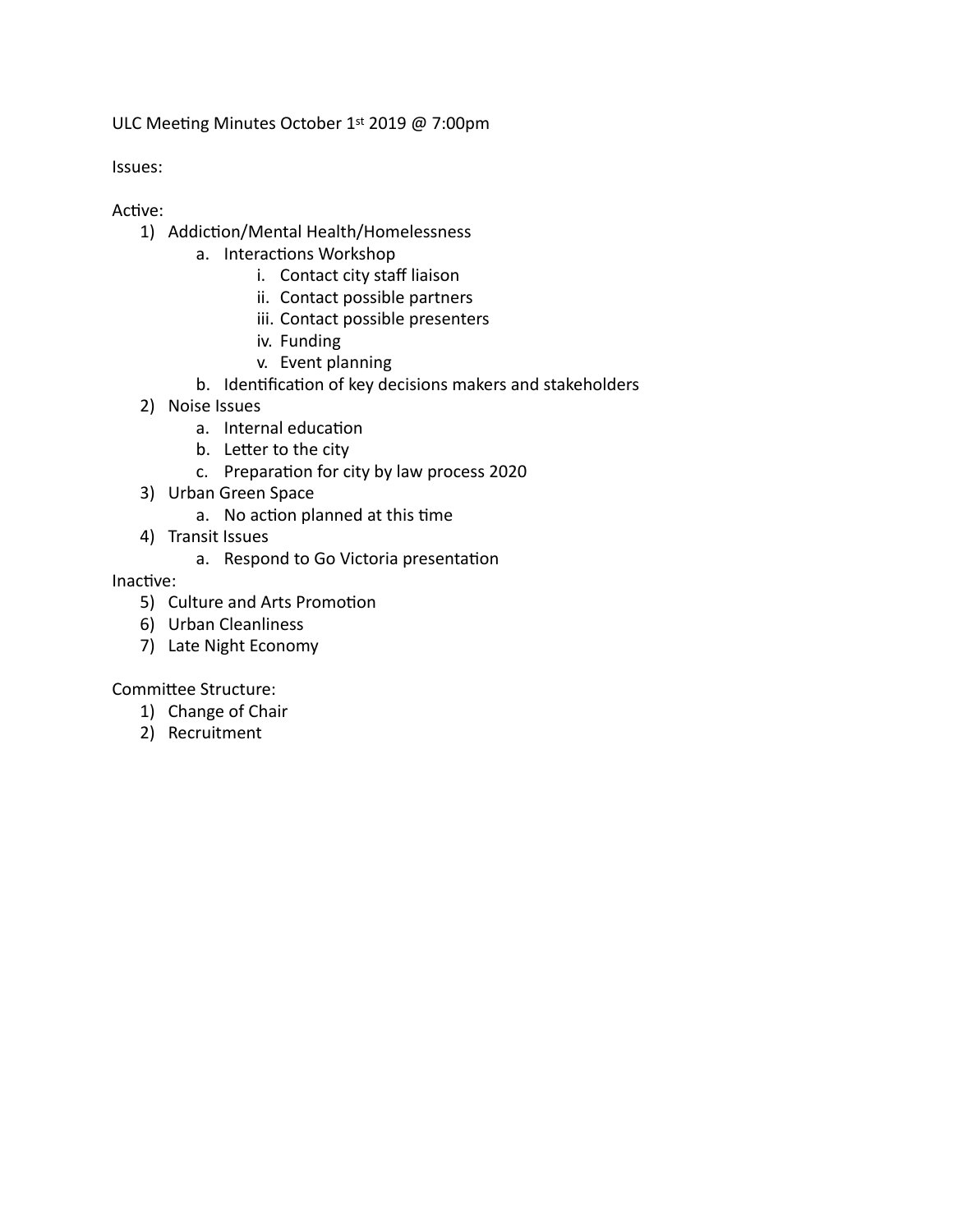# **Communications and Membership Committee Report – October, 2019**

Update on Committee activities:

- Newsletter:
	- o The September newsletter has been issued. Statistics from Mail Chimp indicate that as of September 20, 52% of addressees opened the newsletter, which, according to Mail Chimp, is a high number for a non-profit.
	- o Please send any items for the October newsletter to Doug, as soon as possible.
	- o The newsletter will feature a Board or committee member each month, so if you have anyone you would like to be featured, please let Doug know.
- Doug has been working with Renee on social media.
- Plans are underway for a December seasonal function, in lieu of the regular Board meeting. It will be at the Lido, Tuesday, December 17. Costs are expected to be lower than last year. Details will be presented in the November committee report and whether and how much of a reduction in price might be offered to committee members will be discussed at the November Board meeting. Board members are asked to provide any comments they might have on that topic, in advance of the November meeting, to the Committee co-chairs.
- Initial preparations are underway for the 2020 AGM.
- Dianne has reached out to VicPD Blockwatch, to explore possible joint efforts to access rental and condo buildings, so we can post materials and grow our membership. An option for a joint event with Blockwatch as a lead in to our 2020 AGM is described in the attached addendum. The date will need to be set in November, so if Board members have any suggestions or comments, please send them to the Committee co-chairs in advance of the November Board meeting.
- Dianne has also reached out to VicPD Volunteer Services to explore opportunities for joint efforts to support members' issues such as speeding and other traffic, noise and safety issues.
- The Chinatown Walk is postponed until Spring 2020, to date to be agreed upon with Charlayne.
- The proposal for a Great Neighbourhood Grant for a mural or street banners is on hold, and will be referred to the CDC.

Addendum to the October CMC report Proposal for an Open House/Public Event (To be held in conjunction with the 2020 DRA AGM)

|             | Objectives: To engage with and grow the DRA membership         |  |  |
|-------------|----------------------------------------------------------------|--|--|
|             | To inform DRA members about and encourage participation in the |  |  |
|             | VicPD Block Watch program                                      |  |  |
|             | To inform DRA members about other civic resources for safer    |  |  |
| communities |                                                                |  |  |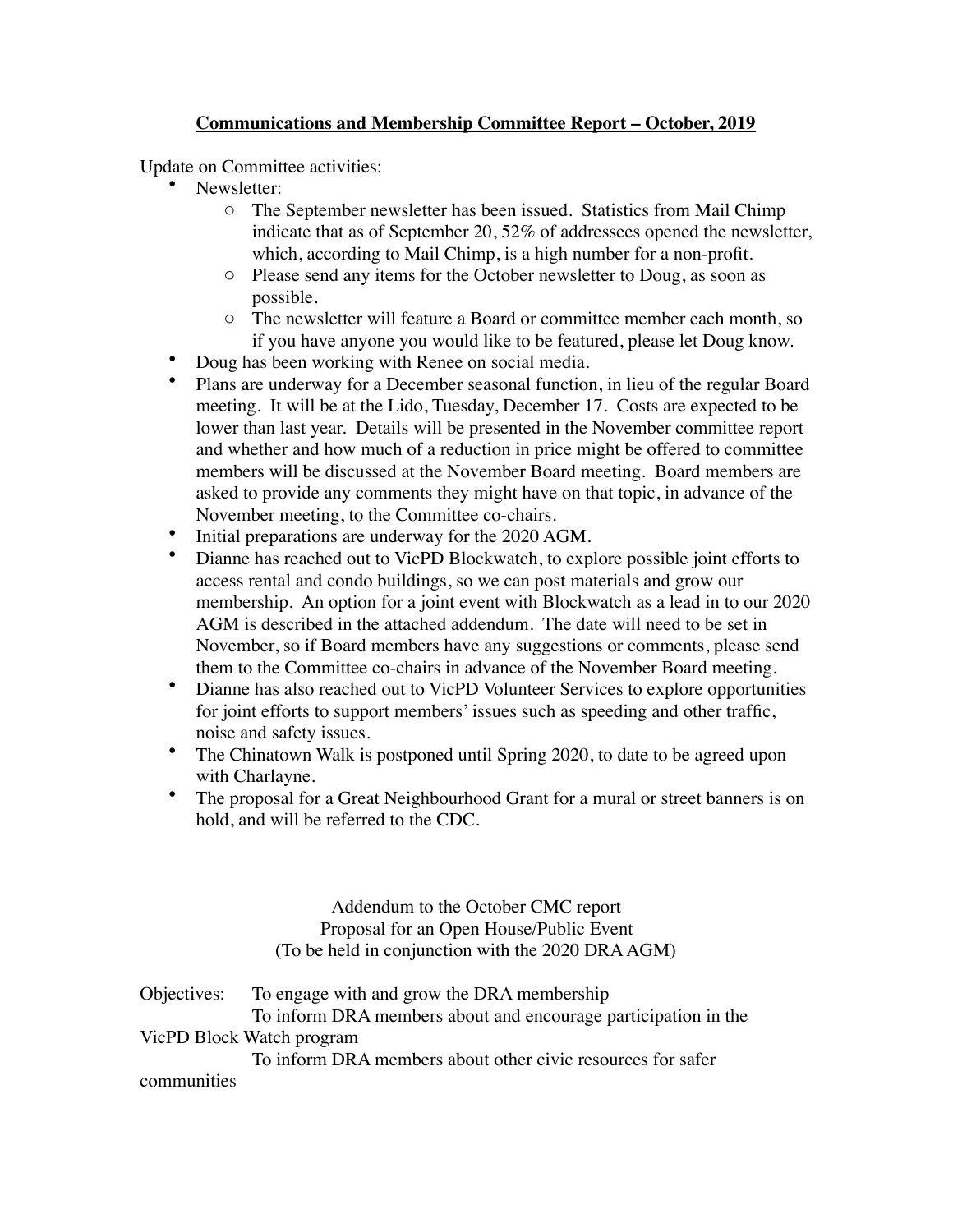Possible title: "Building a Safer/ Connected Community" (Other suggestions?)

Date/Timing: Early February, 2020, on a Tuesday or Thursday Evening Between 7 and 9 (or 6:30 – 8:30) Immediately prior to the DRA AGM

| Format:       | Brief presentations followed by a Panel discussion |  |
|---------------|----------------------------------------------------|--|
| Participants: | DRA president or other Board member                |  |
|               | VicPD Blockwatch Coordinator                       |  |
|               | VicPD Community Resource Officer                   |  |
|               | City of Victoria By-law officer                    |  |
|               | City councilor?                                    |  |
|               | Mental health worker?                              |  |
|               | Other?                                             |  |
|               |                                                    |  |

Possible locations: City hall? Hermanns? Library?Church hall? Accessibility is a firm requirement.

Responsibilities:

| DR A                                    | VicPD                                                           | Joint                    |
|-----------------------------------------|-----------------------------------------------------------------|--------------------------|
| - arrange DRA panelist and<br>moderator | - arrange VicPD and other<br>city speakers for panel            | - arrange other speakers |
| -arrange and pay for hall               |                                                                 |                          |
| - arrange publicity                     | - supply logos and support<br>and approve publicity<br>material |                          |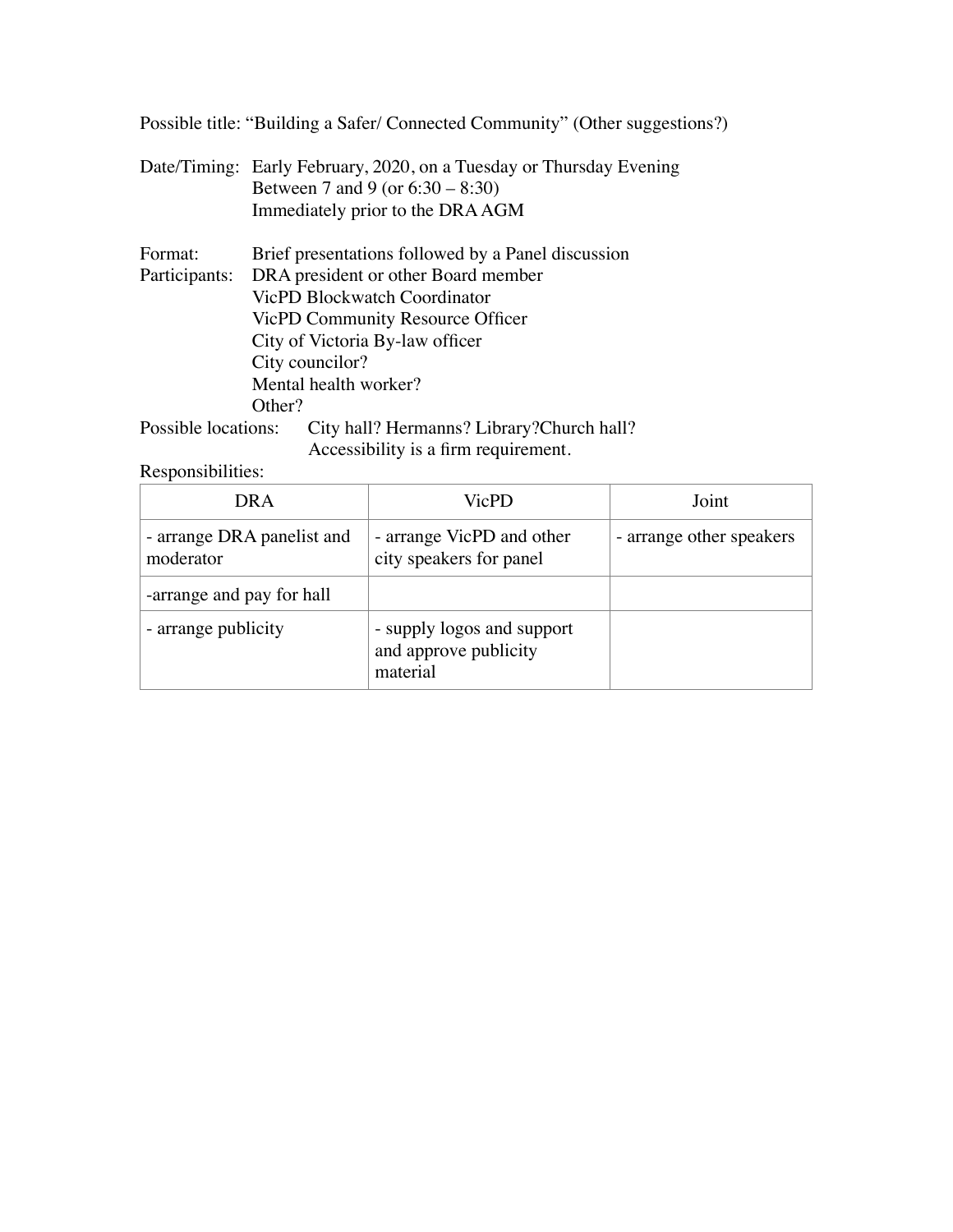# **Community Development Committee (CDC) Work Plan**

# **October 2019**

**Chair:** Suzanne Dubé 

**CDC Members:** Renee Layberry, Pat Chapman, Fred Shean, Denise Nicholl, Rosamond Neville, Dale Dearing 

**Ex officio:** Doug Boyd and Dianne Flood, Co-Chairs Communications and Membership (CMC)

#### **Activities Since Last Meeting:**

We have ordered a tricycle from Fairfield Bicycle Shop which is on back order but we hope to have it in hand before December DVBA light maze event in December. The CDC revisited the decision to purchase a bike and trailer because of concerns that the bike and trailer would not be stab le enough. The budget for the trike and accessories is still \$2000.

The member recruitment post card design and content in draft. We are waiting for some new photos which Denise and Renee will be taking. I will circulate the final draft to the board for comments/ approval before we print 1000 copies to be used by volunteers working with the engagement tricycle. Budget for this is \$400.

We are still considering how best to spend the balance of the grant since a pop-up vinyl banner with stand would blow over very easily in most outdoor events and venues. We are exploring sandwich board and silk sail banner as alternatives to the vinyl banner idea.

Denise, Fred and Renee are working on the content of a new CDC landing page but we haven't made too much progress on this project since Fred has been out of town for several weeks.

We have posted volunteer recruitment notices with Volunteer Victoria website and their Times Colonist weekly section. We hope to see results from this outreach soon. Suzanne is still planning to be proactive and call current DRA members to recruit a small crew to work with the Trike.

Dale Dearing (new CDC member) and Suzanne are meeting with Volunteer Victoria on Friday October 4<sup>th</sup> to discuss who they might be able to support the CDC to design and deliver a volunteer training session with orientation guide for new volunteers going forward. Budget for this is \$1000

So, the project is moving forward slowly and we are fairly confident that everything will be ready for the maiden run of the Trike Team at the DVBA light maze event in December.

Suzanne sent an email to Charlayne Thorton-Joe asking about dates for the board and volunteer appreciation breakfast at Villages and has not heard received a reply. If we can set a date at the board meeting, then the Chairs of each committee can send the invitation to their respective volunteers. Suzanne is willing to write a short piece to send out.

Community Development Committee Members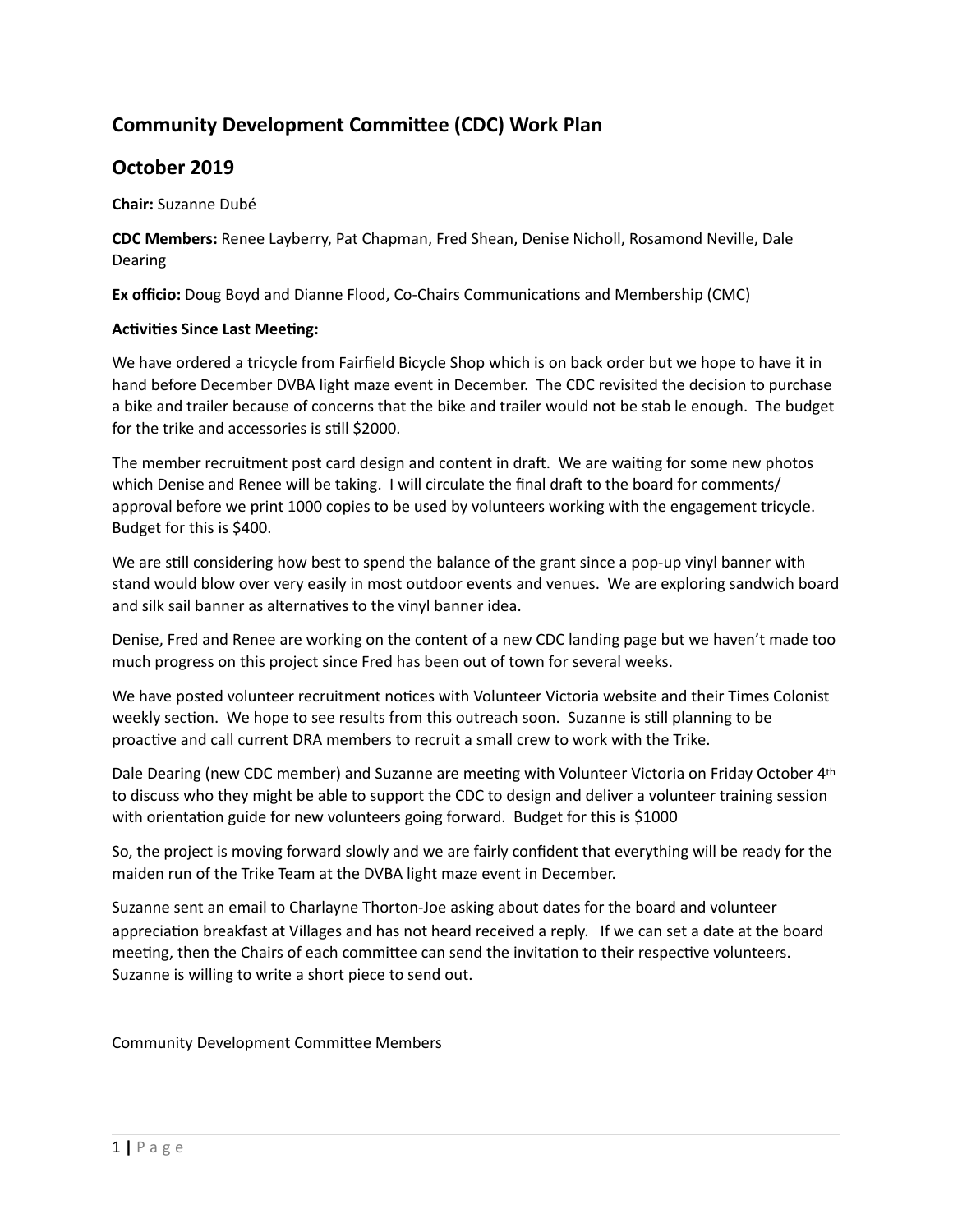# October Report - Truth and Reconciliation

# INDIGENOUS RECONCILIATION DOCUMENTARY SCREENING

The Downtown Residents Association support for this screening will offer Indigenous and non-Indigenous community members the opportunity to come together in the spirit or reconciliation and hope.

## Sponsors

Downtown Residents Association, Victoria Film Festival, Alliance of Aboriginal Media Professionals

## Documentaries to be Screened

Our Voices, Our Stories (2016, 39 minutes), directed by Barb Cranmer and produced on the occasion of the St. Michael's residential school demolition in 'Yalis (Alert Bay). (The American Museum of Natural History's Margaret Mead Film Festival is presenting a tribute to Barb Cranmer on October 18, 2019)

All Our Relations (2019, 22 minutes) - World premiere of Barbara Todd Hager's new APTN documentary series on Indigenous history and genealogy featuring a 22 minute episode about Barb Cranmer and her family.

## Venue

Vic Theatre, 808 Douglas Street

## Date

Sunday, November 17 (almost confirmed)

## Time

Introduction by Barbara Todd Hagar and Welcome by Songhees and Esquimalt Elders 2:00 Film Screening - 2:15- 3:15 p.m.

Q&A - director Barbara Todd Hager, a member of Barb Cranmer's family, and Alex Nelson, a survivor of St. Michael's residential school - 3:30 - 4:00 p.m.

Reception - 4:00 - 5:00 p.m. to be catered by Songhees Centre Kitchen

## Sponsors Responsibilities

Downtown Residents Association – Publicity, ticket sales, volunteers as described below Victoria Film Festival - use of theatre, promotional support, concessions staff, film presentation Alliance of Aboriginal Media Professionals - \$1,000 grant to cover travel and accommodations expenses for Cranmer family, publicity support.